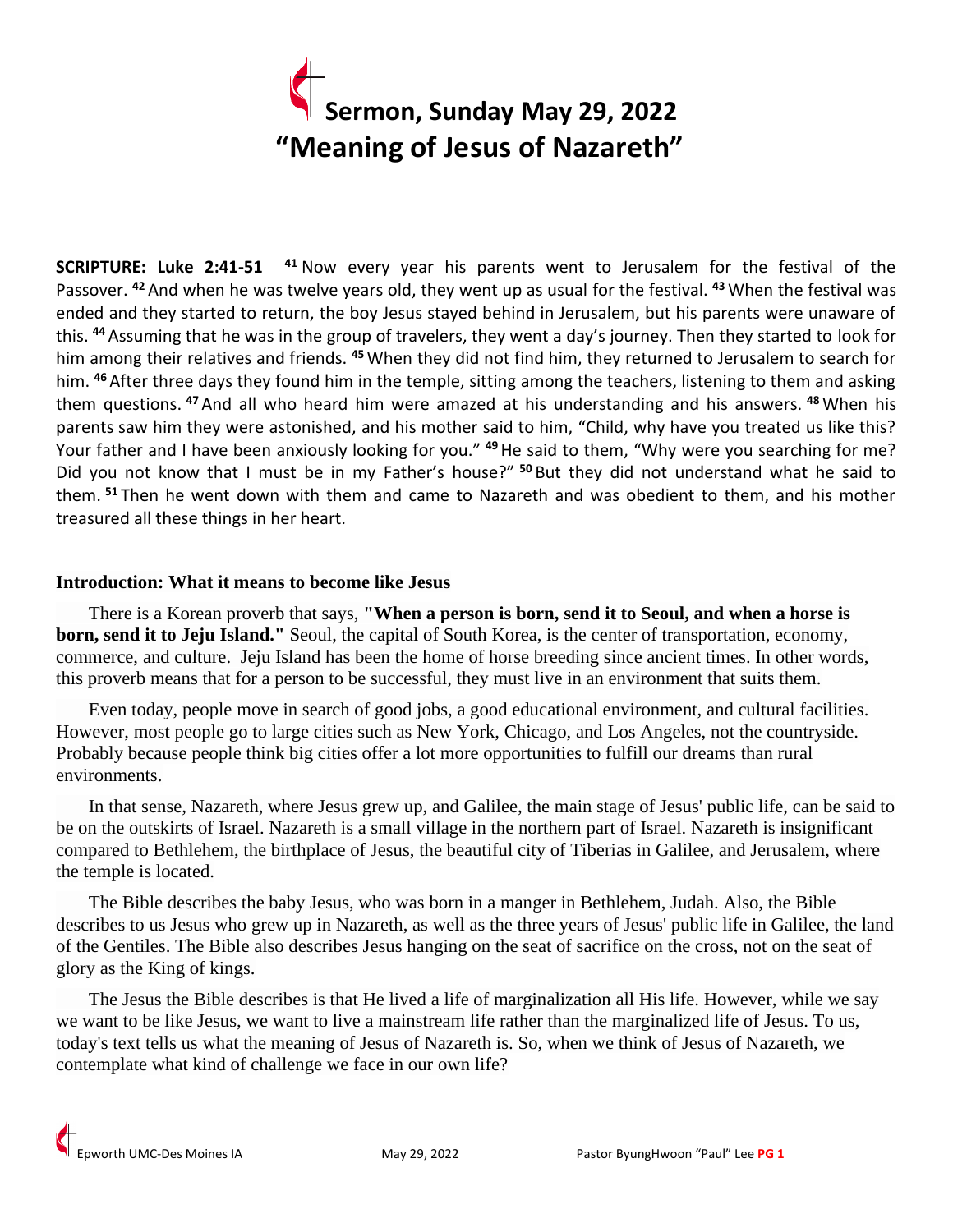# **Body: The challenges of faith that the words 'Jesus of Nazareth' gives us!**

## **1) 'Jesus of Nazareth' reminds us that the Lord sees our heart.**

 The Lord looks at our hearts, not the outward splendor. In fact, Nazareth is the outskirts of the outskirts. And there is nothing in the world to be proud of. But God chose Mary and Joseph of Nazareth to be the physical parents of Jesus.

 Mary, the mother of Jesus, confessed to the angel of the Lord, that she considered herself a lowly maidservant. However, God called Mary, 'the one who is blessed of God.' After all, Christ Jesus was born in the body of Mary. Mary's husband, Joseph, was also a poor carpenter. But Joseph was called righteous in the sight of the Lord. The Lord saw not the outward splendor of the world, but the faith of Joseph and Mary toward the Lord.

 In fact, even today, our standards of success in the world depend on how rich we are, how powerful we are, and how much respect we have receive from others. Therefore, poor people who do not meet such standards are in many cases the target of social contempt and marginalization. So, the poor are living with others in the world, but they are not visible to the public. Also, they are excluded from the gaze of the mainstream world. But God, who sees the heart of man, saw the heart of Mary and Joseph, who lived in Nazareth, and entrusted His Son to them.

 The case of the Lord looking at the heart of man is also found in the Old Testament. An example is King David, whom Israel is proud of. David's father Jesse and his household did not receive the attention of the prophet Samuel. Furthermore, David was the youngest son of Jesse, not a position that gets much attention from people. But God saw strong faith for the Lord in David's heart. That is why the Lord praises David for being a man after His own heart.

 The Bible tells us how the Lord looks at the heart of people. **Psalm 34:15 says: "The eyes of the LORD are on the righteous and his ears are attentive to their cry."**

# **Also, 2 Chronicles 16:9 says: "For the eyes of the LORD range throughout the earth to strengthen those whose hearts are fully committed to him."**

 May we too have the wisdom to see the goodness of people's hearts, not just outward splendor. **'Jesus of Nazareth'** teaches us not to be swayed by human judgment, but to live with honesty and integrity before the Lord. What, then, is the second challenge of faith that Jesus of Nazareth reminds us of?

## **2) 'Jesus of Nazareth' warns us against prejudices created by our experiences.**

 **Let's look at John 1:46. "Nazareth! Can anything good come from there?" Nathanael asked. "Come and see," said Philip.** In this phrase, Nathaniel's response to Philip was based on his experience. The region of Galilee, including Nazareth, has been inhabited by many Gentiles since ancient times. The presence of Gentiles in this area dates to the time of King Solomon.

After all, for those who pursued Jewish piety, Nazareth was a far cry from piety.

 Philip said of Nathaniel's experience-based response: **"Come and see."** In these words, **"Come and see"** means that Nathaniel should put down the prejudice he had about Nazareth and come and see Jesus in person. Then, it means that Nathaniel can overcome prejudice and limitations of experience and meet Christ Jesus personally. We need wisdom to overcome prejudices formed by experience. Experience can be a useful life wisdom for us. However, if we become caught up in the prejudices formed by our experiences, we can make the mistake of missing out on something truly precious.